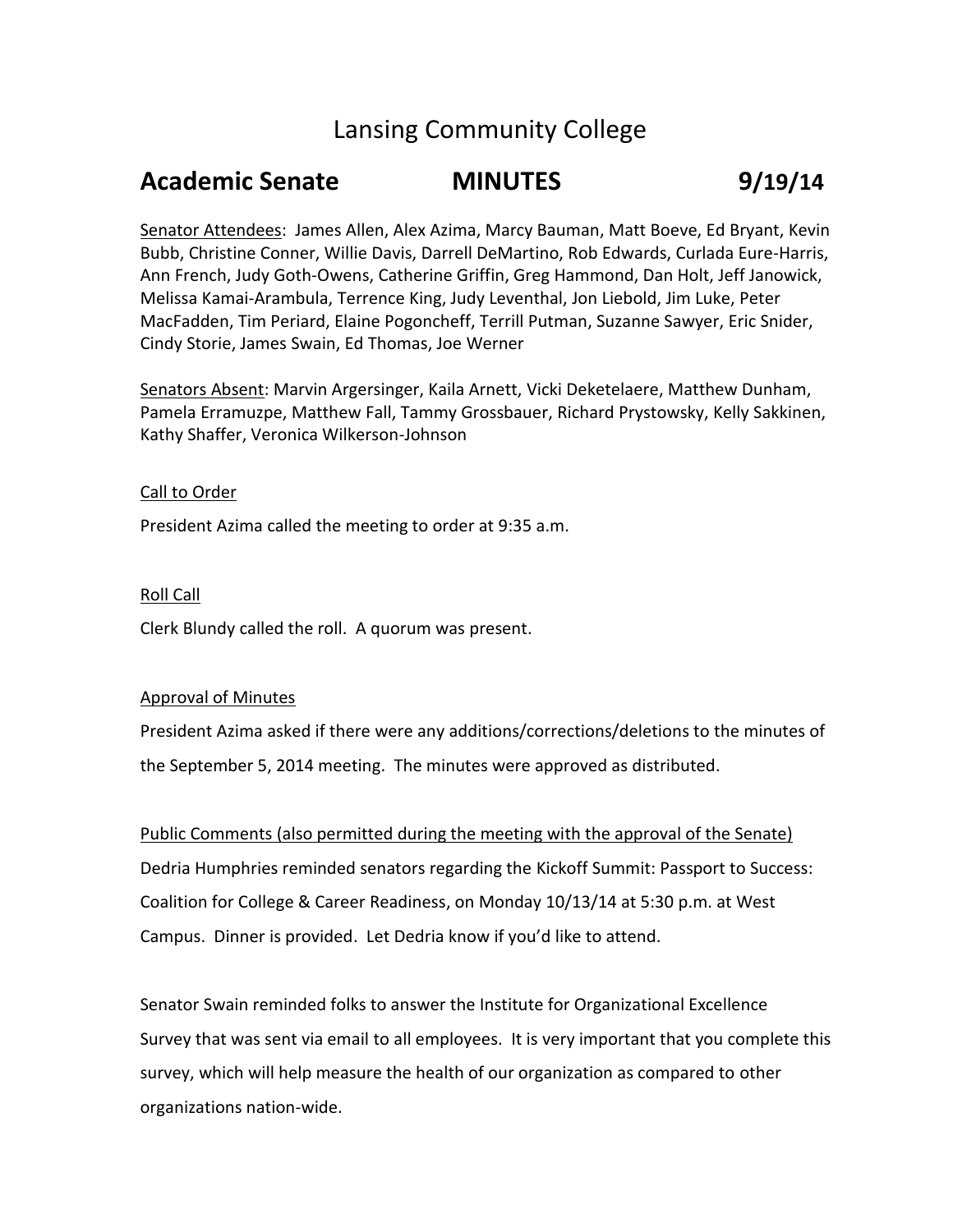Secretary Conner reminded folks about the survey she distributed at the last meeting about committee participation, to return them to her ASAP.

President Azima asked senators to please send general announcements to him in advance of meetings, if at all possible.

Senator Leslie Johnson announced some good news – the Michigan Society of Radiologic Technologists named Brian Pickford as Technologist of the Year and John Thommen was given in the inaugural award for Educator of the Year. One of our students was also a scholarship winner.

Martine Rife gave a quick update regarding the Gateways to Completion (G2C) project. She indicated that the task force is still very active. There is a callout for faculty involvement in subcommittees, please contact Martine if you would like to be involved or have questions.

Senator Willie Davis let senators know that the Lansing Regional Sister Cities Commission's anniversary is today. They are having a celebration beginning at noon today at the Lansing Center.

#### President's Report

President Azima talked with the group regarding what the Senate is about, and what it is not about. He indicated there is still concern that loops are not closed, communication is still an issue, some decisions get made where the Senate doesn't have input. The Senate includes the Senate Executive Committee, the 7 AQIP-related Standing Committees (Engaged Learning, Student Success, Innovation & Competitiveness, Community Engagement, Leadership, Culture & Communication, Fiscal Responsibility & Resources, and AQIP Planning), Curriculum Committee, Global Education Standing Committee, etc. The College also has task forces and committees like the Executive Leadership Team (ELT) Academic Policy Advisory Committee, G2C, Men of Color, etc. Most, if not all of these committees, except the ELT, include Senate co-chairs and representatives. We will need to ensure that the Senate has adequate input and that we are all on the same page. The leaders of the 7 AQIP-related standing committees met this morning and determined the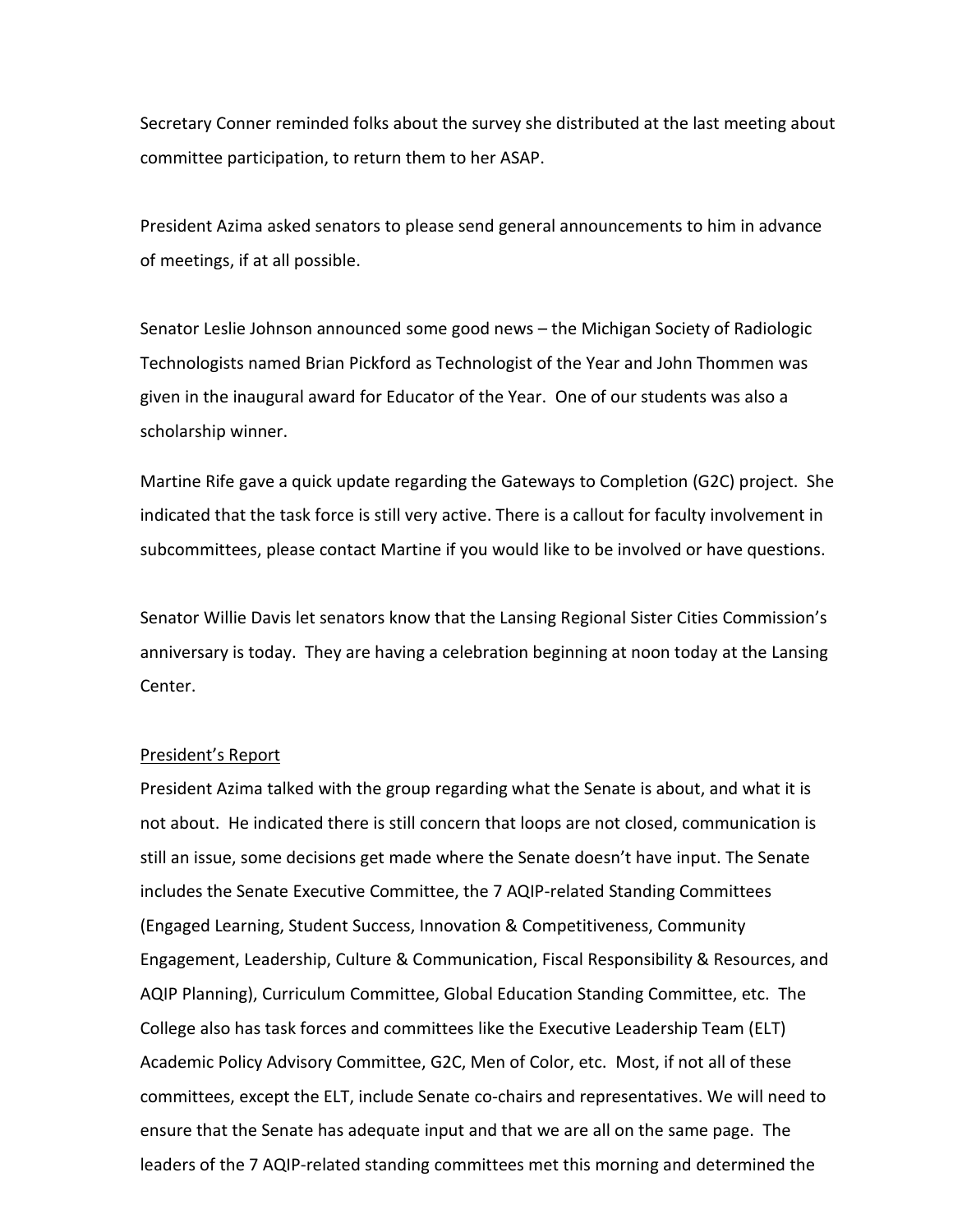way it should work is that any projects that are going on, need to go through the 7 AQIPrelated standing committees, which are also co-chaired by an ELT member, so that they receive adequate input from the Senate and that they are adequately communicated back to the Senate and ultimately to our constituents. This is why it is important to get the survey of committees you are involved in, back to Secretary Conner.

President Azima asked that each of the 7 committees meet as needed, recruit others to join groups, identify tasks, and communicate back to the Senate. The expectation of all senators is to share what is happening at Senate meetings with their constituents. Senators should bring feedback or issues to the Senate co-chair of the appropriate standing committee and/or to the Executive Team (Alex, Richard, Christine, or Joe) who will then route issues to the correct standing committee for action (and to keep the alignment to the strategic plan). The co-chairs can then report back to the Senate and help close the loop in implementation to campus. It was clarified that Senators don't need to be a contact only for their department, but for all. Senators should be making their colleagues aware that they can share any issue with them to take back to the Senate.

There may be some name changes to the 7 AQIP standing committees, so stay tuned for more information.

### Discussion & Comments:

It was suggested there be a report from President to campus twice a year on the work, accomplishments, etc. of the senate.

There was concern shared that issues would take too long to go through all these committees. Is the Senate an obstacle? The goal is that issues have a way to be suggested/submitted, that they get to the correct committee, that they align with the strategic plan, and that the issues keep moving forward. The Senate is a vehicle that brings faculty, administrators and students together to make changes and a difference. Issues (like parking) that are college-wide and affect all programs, we should have a voice in. Also, it is our responsibility as senators to continually ask the question of what's next, to be proactive.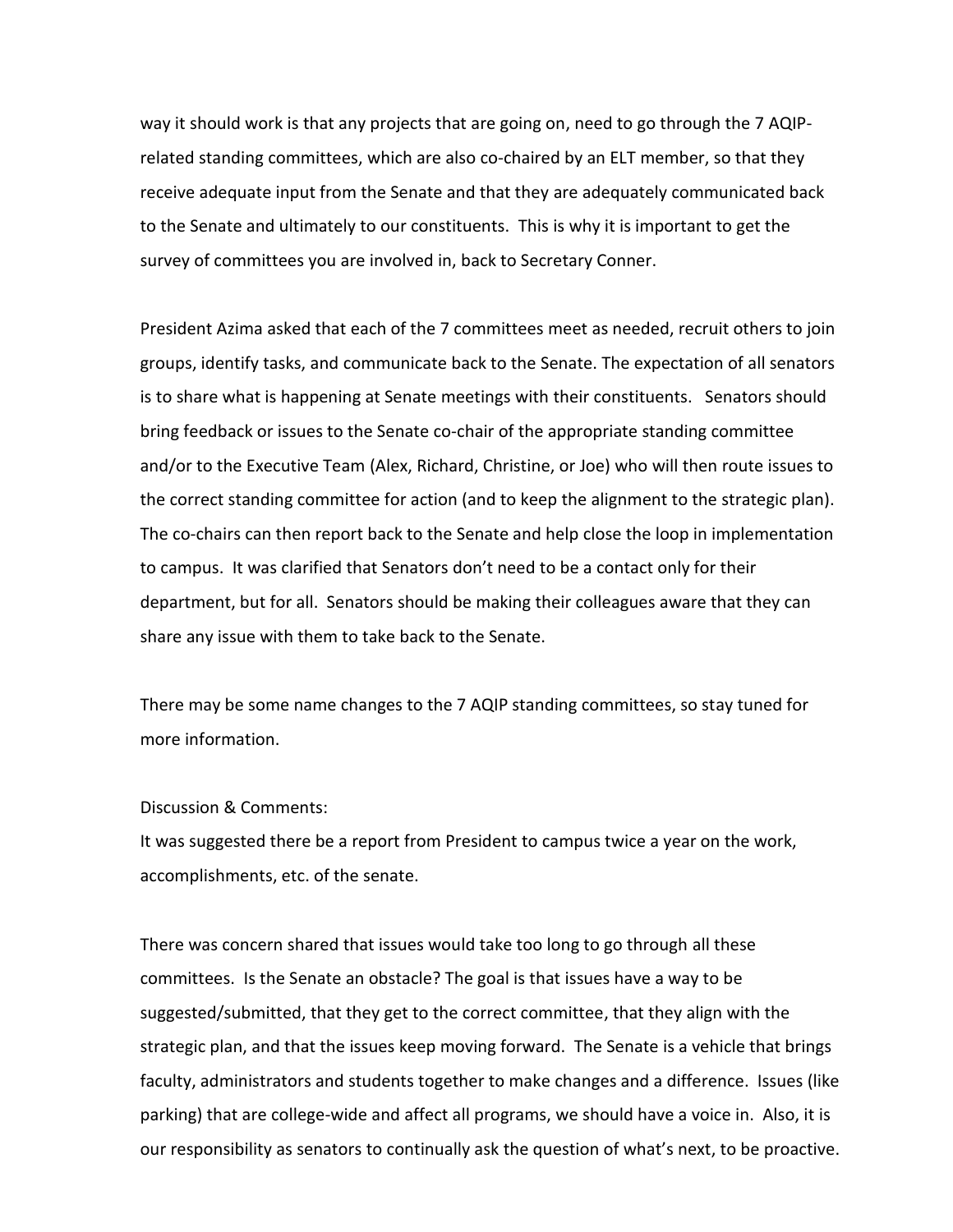Regarding composition of the Senate, President Azima proposed we amend the Senate Bylaws to also include representation from support staff. We will handle this at a later date.

It was suggested that action items submitted to the Board of Trustees, should run through the Senate first for input. We are the stewards of the mission of the college and we need opportunity to weigh in. They can take our input or not, but the Senate should at least have the opportunity to weigh in. Senators were encouraged to get on the agenda for your department/program meetings to make a standing report to your colleagues on the work of the Senate. We are not here to compete, we are here to complete. We hold others accountable, but we also need to hold ourselves accountable.

Co-chairs of the AQIP standing committees gave a brief introduction of their committee. New members of the Senate are encouraged to pick a committee to be a part of:

Learning – Dan Holt – the focus is learning and student engagement. This committee will be working on the instituting essential learning outcomes, the online learning report, and quality matters.

Student Success – Christine Conner – wants to focus on new things. Degree works, things going on in Gannon, etc.

Leadership, Culture and Communication – Elaine Pogoncheff – this past year the team put together action plans and this year they are implementing them. Includes Star Talks, Star Light presentations, Marketing Communication Advisory Committee chaired by Jon Liebold, and campus-wide orientations.

Competitiveness & Innovation – Jeff Janowick – this committee finds new and interesting ways to do things better. The focus has been on learning and teaching and includes activities such as Starscapes Student Innovation and Innovation Exchanges.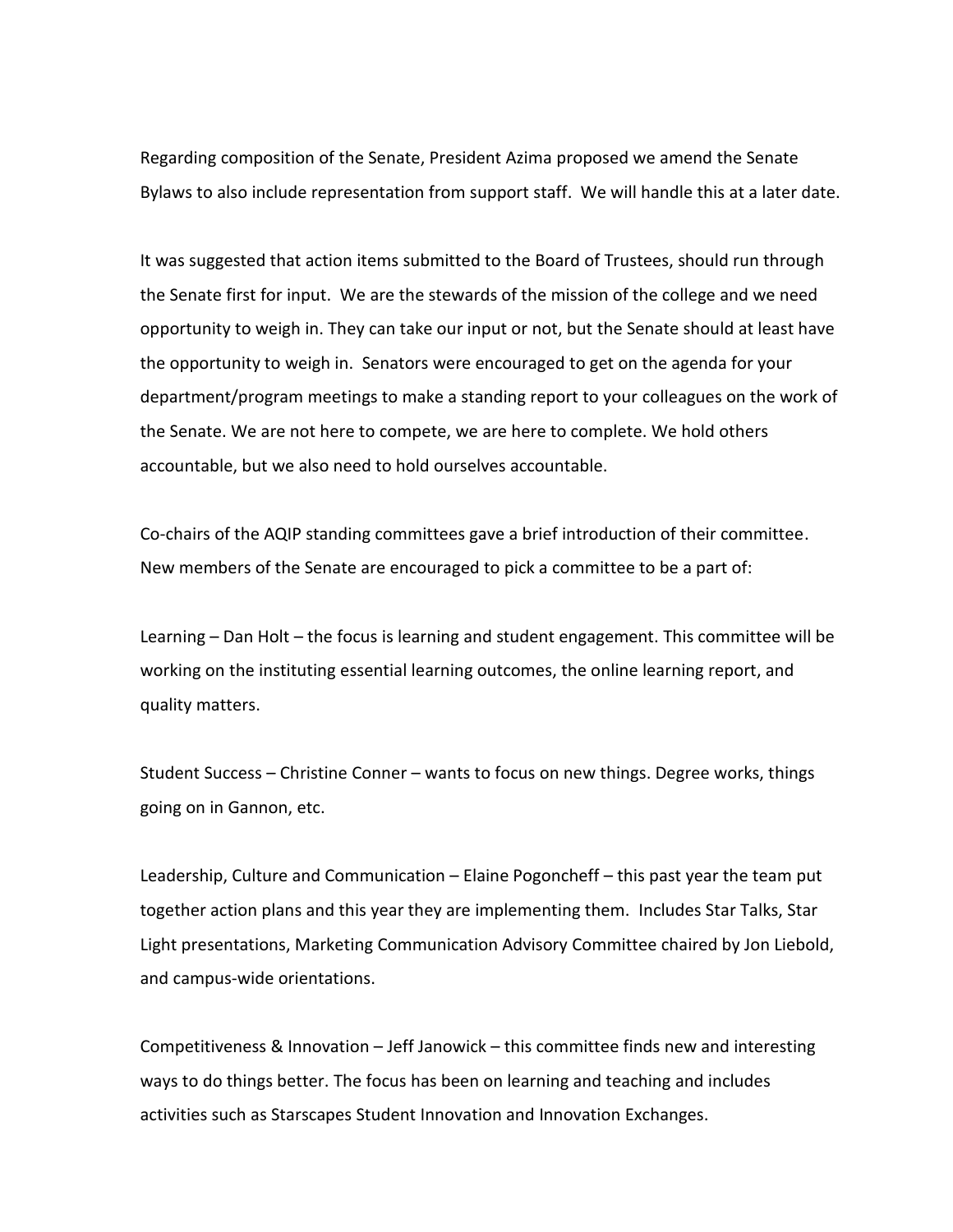Resource Management – Cindy Storie – Everything the college does will need resources behind it to move it forward. The administrative co-chair of this group is Don Wilske, the CFO. She would like to see a few people from each division on this group.

Community Engagement - Terrence King – the mission is to build and enhance relationships and partnerships with community. We want to identify and acknowledge current relations and build more relationships to engage and empower our community. He encouraged senators to let Terrence know what you are doing either in the LCC community or Lansing Community.

Jim Luke, Vicki Deketelaere and Matt Fall make up the 7<sup>th</sup> AQIP Committee.

Ed Thomas spoke briefly regarding the work of the Curriculum Committee. Last year the rolled out the Michigan Transfer Agreement (MTA). This year, they are going to be proactive on some learning initiatives. There is a new subcommittee called Curriculum Innovation Investigation. President Azima clarified that the Curriculum Committee is a standing committee of the Senate, but not an AQIP committee.

President Azima reminded senators to please submit your Last Date of Attendance to your division offices, to help complete an audit that the college is currently involved with. Please get this information back to division offices by next Friday. Financial aid for students is at stake.

# Provost's Report – None at this time

# Action Items – None at this time

# Discussion Items

a. Feedback regarding the new Late Enrollment process and other issues of concern to the Senators

Concerns and comments included: